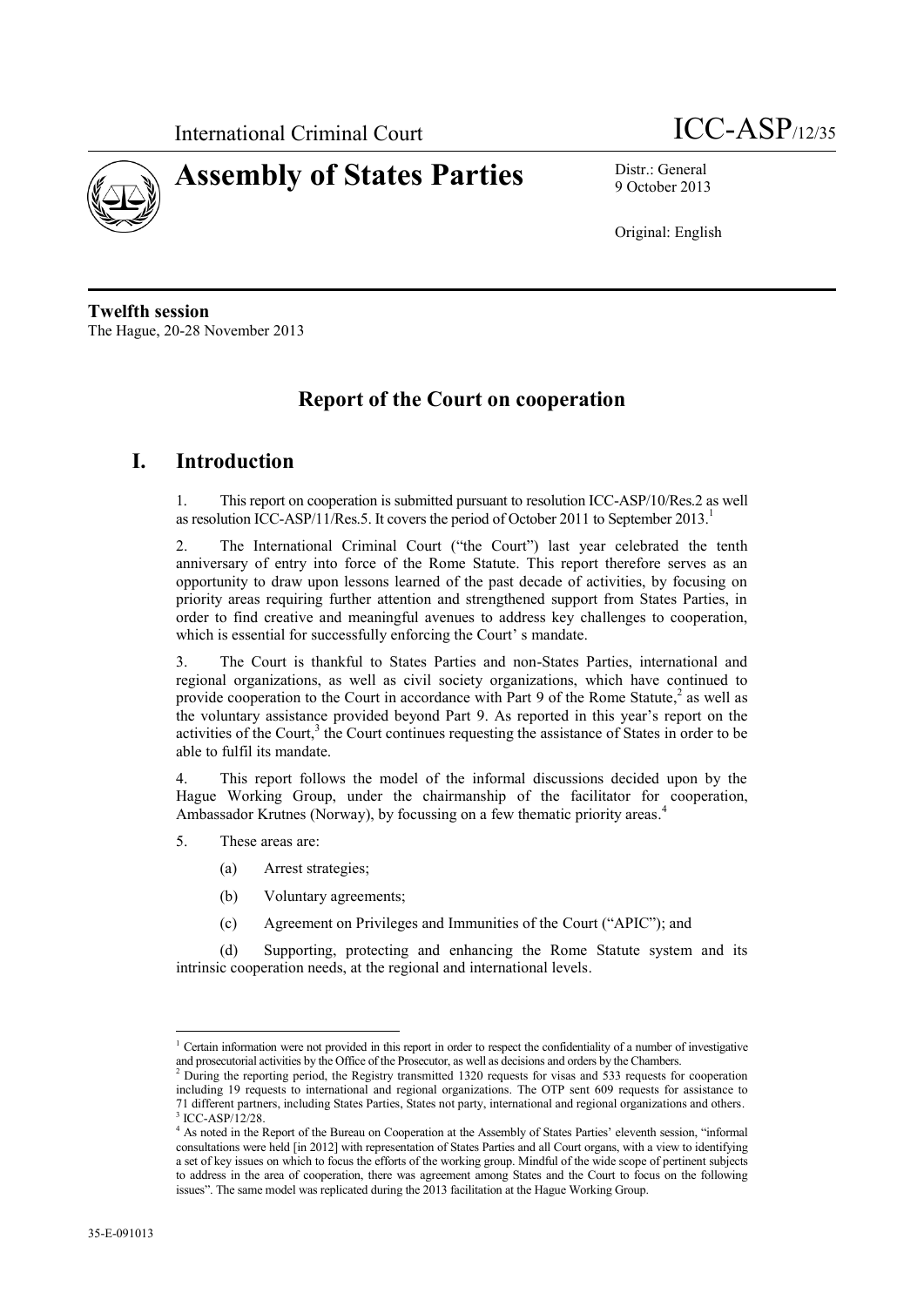6. It should nonetheless be emphasized that prioritising these areas does not minimize the importance of other cooperation issues, including the identification, freezing and seizure of assets, discussed during last year's cooperation facilitation; and the availability of channels of communication and domestic procedures for dealing with Court cooperation requests, subject of ongoing consideration in The Hague Working Group (the "working group"), including through current efforts led by Belgium. 5

7. In this sense, this report is closely linked to, and should be read in the context of, the 66 recommendations on cooperation adopted by States Parties in  $2007$ , which continue to form an important basis for cooperation discussions and efforts. The relevant recommendations will be recalled throughout this report where applicable, for ease of reference.

8. In addition, this report should be read in conjunction with the Court's Report on its on-going cooperation with the United Nations, including in the field, which will also be submitted to the twelfth session of the Assembly of States Parties ("the Assembly").

9. The Court is acutely aware of its role/responsibility in providing clear, transparent and focused information to States Parties and other relevant stakeholders regarding its cooperation needs in a timely manner; indeed, recommendation 53 notes that "[t] *he Court should strive to share information on concrete needs of the Court with relevant States Parties as early as possible*". The Court and its different organs will, as they have consistently strived to in the past, continue to bring these issues to the attention of the Assembly, the Bureau and its working groups, as well as to individual States Parties and relevant regional and international organizations.<sup>7</sup> It is also from this perspective that, in March and June 2013, the Court, with financial assistance of the European Commission, Germany, Denmark, the Hanns Seidel Foundation and the Organisation Internationale de la Francophonie, organized two high-level Seminars for fostering cooperation in Nuremberg, Germany, to promote mutual understanding and cooperation between the Court and Governments, as well as international and regional organizations. Approximately 20 senior decision-makers attended each seminar.<sup>8</sup>

# **II. Current priority areas in terms of cooperation identified by the Court**

#### **A. Arrest Strategies**

 $\overline{a}$ 

10. *The importance of arrest and surrender and the impact of the non-execution of the Court's requests*: The arrest and surrender of individuals against whom arrest warrants have been issued by the Court is one of the key elements of States Parties' cooperation with the Court. Indeed, provisions relating to arrest and surrender are a core element of Part 9 of the Rome Statute regarding international cooperation and judicial assistance. States Parties have themselves recognised the importance of arrests in various documents.<sup>9</sup>

<sup>&</sup>lt;sup>5</sup> This report should indeed be read in conjunction with the Report of the Bureau on Cooperation (ICC-ASP/6/21) of 19 October 2007 and the 66 recommendations of the Assembly annexed to resolution ICC-ASP/6/Res.2, annex II, as well as the Report of the Court on International Cooperation and Assistance attached to the Report of the Bureau on Cooperation (ICC-ASP/8/44) dated 15 November 2009 ("2009 Report of the Court") and its update (RC/2) dated 11 May 2010, and the Report of the Court on Cooperation (ICC-ASP/10/40) dated 18 November 2011 ("2011 Report of the Court").

<sup>6</sup> Resolution ICC-ASP/6/Res.2, annex II.

<sup>7</sup> This issue will be dealt with in greater detail in the context of the fourth priority area (pages 10-12).

<sup>&</sup>lt;sup>8</sup> Both seminars were mainly funded by the European Commission and, Germany. The Organisation internationale de la Francophonie, Denmark and the Hanns Seidel Foundation also co-funded one of the two seminars.

<sup>&</sup>lt;sup>9</sup> In the Bureau Report on Cooperation of 19 October 2007, States Parties recognize that "[a]rrest and surrender of persons wanted by the Court remains a crucial issue. The Court cannot fulfil its mandate without it, as there can be no trials without arrests. The Rome Statute is a two-pillar system, and the Court depends on States Parties for the implementation of arrest warrants." Most recently, in resolution ICC-ASP/11/Res.5, the Assembly "emphasizes the importance of timely and effective cooperation and assistance from States Parties and other States […], as the failure to provide such cooperation in the context of judicial proceedings affects the efficiency of the Court, and underlines the negative impact that non-execution of Court requests can have on the ability of the Court to execute its mandate, in particular when it concerns the arrest and surrender of individuals subject to arrest warrants." The resolution goes on to stress "the value of the lessons learned from international ad hoc and mixed tribunals on the enforcement of arrest warrants."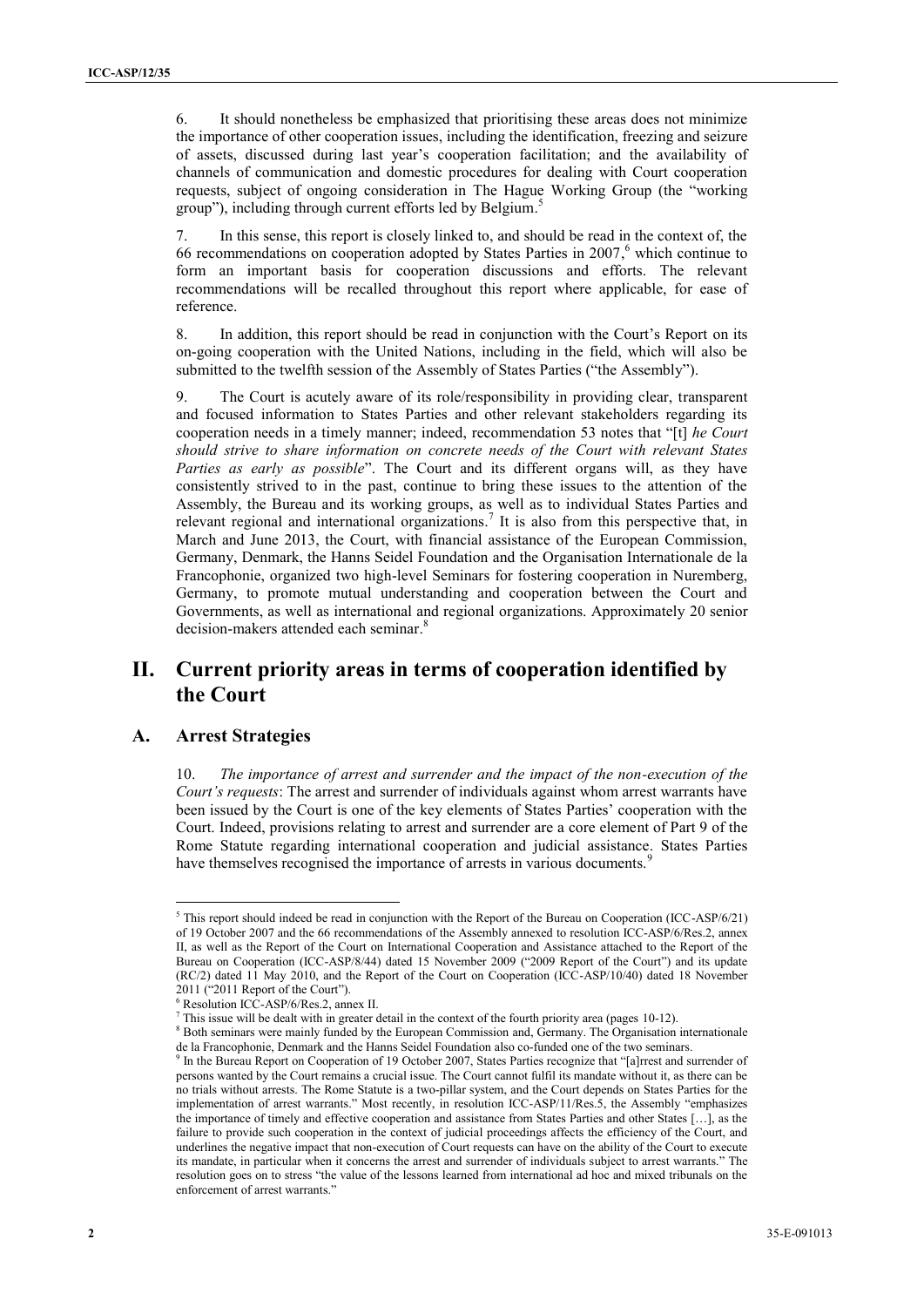11. Recommendation 17 notes "*All States Parties should contribute where appropriate to generating political support and momentum for the timely arrest and surrender of wanted persons both in their bilateral contacts and activities in regional and international organisations*".

12. The Court, too, systematically and consistently highlights the challenges it faces with regard to arrest and surrender, emphasizing that cooperation with States in this regard "*continues to be a missing component for the effective implementation of the Court's*  mandate."<sup>10</sup>

13. Currently, 12 individuals subject to arrest warrants by the Court remain at large. Some warrants such as those against the commanders and leaders of the *Lord's Resistance Army* (LRA) date as far back as 2005, while more recent warrants remaining to be executed include those against Saif Al-Islam Gaddafi, Abdullah Al-Senussi, Sylvestre Mudacumura, Abdel Raheem Mohammed Hussein, and Simone Gbagbo.

14. Investigations are carried out at substantial cost, under difficult circumstances and often in on-going conflict situations, entailing great sacrifices by witnesses, victims and staff of the Court. Judges of the Court carefully assess and analyse the evidence presented to them by the Office of the Prosecutor on the basis of which they decide to issues warrants of arrest against certain individuals. Failure to arrest these individuals emboldens them and potential future perpetrators, and fuels the perception that they can remain beyond the reach of the Court and perpetrators can continue to commit crimes with impunity. These risks weaken the Rome Statute system and the Court in particular, undermining its credibility. According to the Prosecutor, LRA crimes reportedly continue to be committed under the same leadership in the Central African Republic and the Democratic Republic of the Congo (DRC); and in the Ituri and Kivu regions of the DRC and the Darfur region in Sudan, crimes also continue reportedly linked to persons against whom arrests warrants have been issued by the Court. Lack of arrests allows crimes such as killings, rapes and pillaging to multiply while the suffering of victims continues.

15. The Court's experience shows that it is not enough for States Parties to merely recognize the importance of arrests for the work of the Court without considering tangible and concrete measures to achieve arrests and thus trials. It is vital for States Parties to be consistently and effectively engaged in active steps to contribute towards achieving arrests of those sought by the Court. The need for States Parties to work together to develop further efforts made so far and to take meaningful steps, both diplomatically and legally, to ensure arrests is clear.

16. Given the number of outstanding arrest warrants and the potential for more to be issued, and given that to date there has not been a systematic results-orientated discussion among States Parties on concrete steps or measures that can be taken to facilitate arrests, in particular with regards to explicit situations and obstacles faced by the Court, the time is ripe for discussions specifically focussed on cooperation to achieve arrests, with a view to producing recommendations on how best to contribute towards securing them.

The Court is thankful in this regard to the cooperation facilitator for bringing this important matter to discussion in the working group in 2013, and providing in several instances, including during the one day meeting on cooperation on 14 May 2013, information to the States Parties in order to contribute to these discussions and to share experiences. The Court endorses the Roadmap on Arrest Strategies identified by the working group and stands ready to further engage on this matter in a systematic manner with States and other stakeholders.

18. *Lessons learned*: As mentioned in recommendation 21, "*States Parties and the Assembly of States Parties should consider ways in which experiences can be shared on issues relating to arrest and transfer, possibly through a general focal point for cooperation appointed by the Assembly of States Parties*". The Court recognizes the importance for States Parties and relevant organizations to share their experiences and best practices on issues relating to arrest and surrender. The Court would like to highlight here for instance the important contribution to this discussion of the ICTY Prosecutor in the plenary discussion on cooperation during the eleventh session of the Assembly.

<sup>&</sup>lt;sup>10</sup> Report of the Court on Cooperation, ICC-ASP/10/40.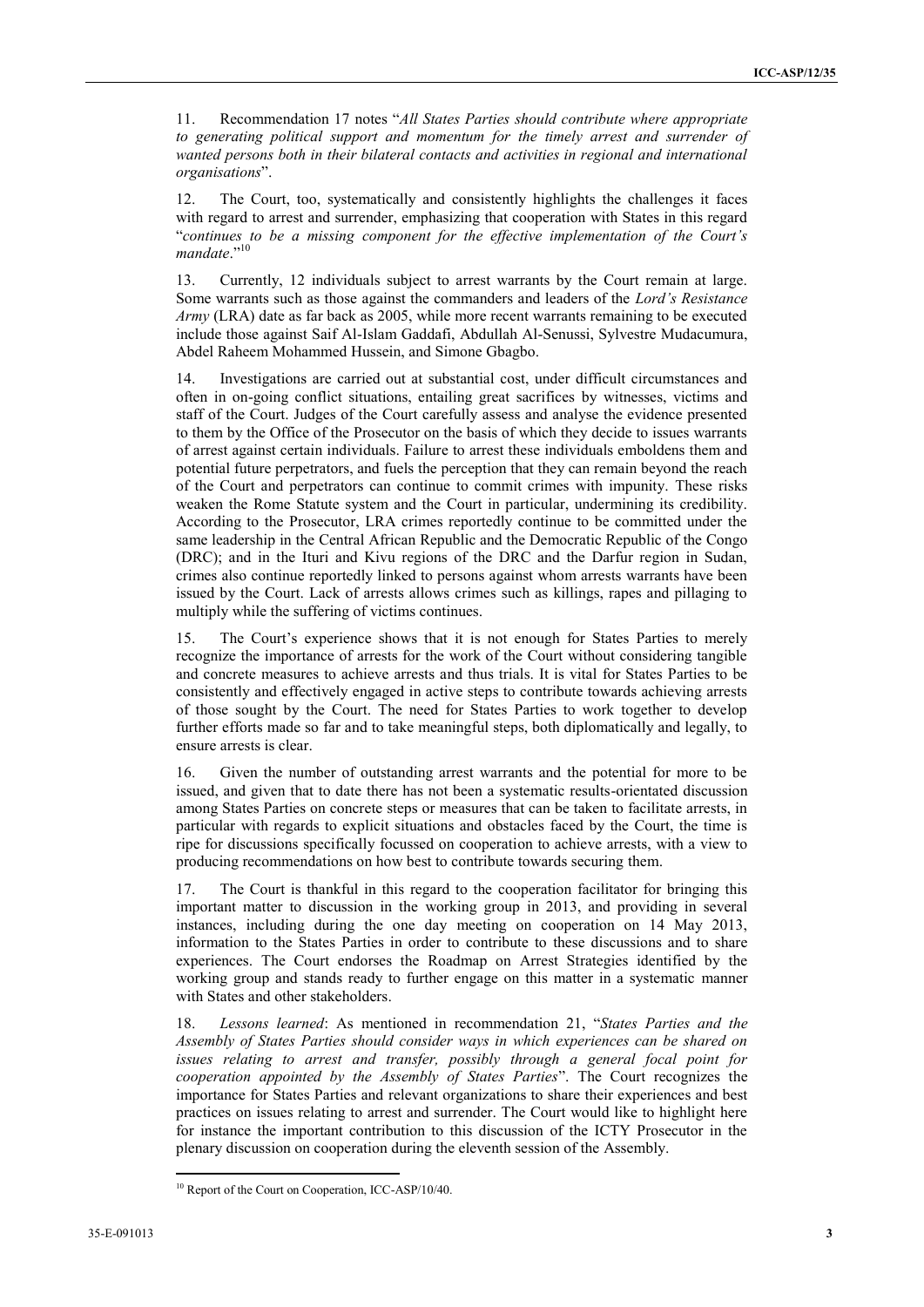19. In the spirit of the same recommendation and in the context of the cooperation facilitation, the Office of the Prosecutor has shared with States Parties during the one day meeting on cooperation on 14 May 2013 its lessons learned regarding the Bosco Ntaganda case.

20. *Improving prospects for arrest*: As the report of the Bureau on cooperation, ICC-ASP/6/21, states, cooperation from States Parties with regard to arrest falls into two general categories: operational and technical assistance, and general political support.<sup>11</sup>

21. It is recognized that the issue of arrest and surrender is not simple and the challenges involved will vary from situation to situation. Situations where suspects are protected by militias present essentially a practical operational challenge, whereas situations where the whereabouts of suspects is well known, but a State lacks the political will to fulfil its legal obligation to cooperate with the Court, present a challenge where high level political commitment and diplomatic coordination between many states, for example to achieve initial marginalisation and political isolation, will be required. Approaches need to be tailored to fit the particular circumstances of each situation.

22. The Office of the Prosecutor presented a non-exhaustive list of possible measures that could be considered by States Parties regarding these different scenarios of outstanding arrest warrants during the one-day meeting on cooperation on 14 May 2013. The list is annexed to this report. It follows the Office's arrest guidelines, as published in its Prosecutorial Strategy for  $2009-2012^{12}$  and in the 2009 report of the Court on international cooperation and assistance.

23. The Court believes that States Parties can exchange views on how they can effectively contribute to generating political support and momentum for the timely arrest and surrender of suspects both in their bilateral contacts and activities in regional and international organisations (recommendation  $17<sup>13</sup>$ ). States Parties can also explore possibilities for the provision of technical assistance and support to a State on whose territory suspects are located, such as through information-sharing and specialised training of law enforcement personnel (recommendation  $20^{14}$ ). Discussions could also focus on additional concrete suggestions for example in sharing experiences and lessons learned on issues relating to arrest and transfer (recommendation  $21^{15}$ ).

24. Building on experience with securing arrests at the *ad hoc* Tribunals, States Parties could also seek to identify and use effective leverage points, such as economic avenues, to foster cooperation and promote arrests. The inclusion of commitment to take steps towards Rome Statute ratification and implementation in the EU's Cotonou agreement<sup>16</sup> with ACP States could serve as a positive and instructive model for consideration.

25. The Court also highlights that given the nature of the crimes the Court deals with, as well as the often prominent role of the individuals facing outstanding arrest warrants, these individuals tend to cross borders around the area(s) where they are believed to have committed their crimes. The Court thus stresses the need for enhanced discussions and coordination at the political and technical levels between States in the context of regional and sub-regional organizations, in order to improve prospects of arrest. The Court has and will continue to interact and enhance its dialogue with relevant regional groups and organizations in order to strengthen cooperation and ensure better understanding for its mandate and needs. The Court would also like to note here the recent efforts being undertaken by the Assembly of States Parties and its President, Ambassador Tiina Intelmann, regarding non-cooperation. In particular, the Court welcomes the development of procedures to deal with non-cooperation at the tenth and eleventh sessions of the Assembly, the appointment of regional focal points on the issue, as well as the public and diplomatic actions taken by the President of the Assembly in recent instances, such as Nigeria in July or Chad in February 2013, to "*enhance the implementation of the Court's* 

 $\overline{a}$ 

<sup>13</sup> See above, para. 11.

<sup>&</sup>lt;sup>11</sup> Para. 39.

<sup>&</sup>lt;sup>12</sup> OTP Prosecutorial Strategy 2009-2012, 1 February 2010.

<sup>&</sup>lt;sup>14</sup> "All States Parties should consider whether it would be possible, on request, to provide a State on whose territory suspects are located with technical assistance and support such as information-sharing and specialised training of law enforcement personnel".

<sup>&</sup>lt;sup>15</sup> See above, para. 18.

 $16$  Article 11.6.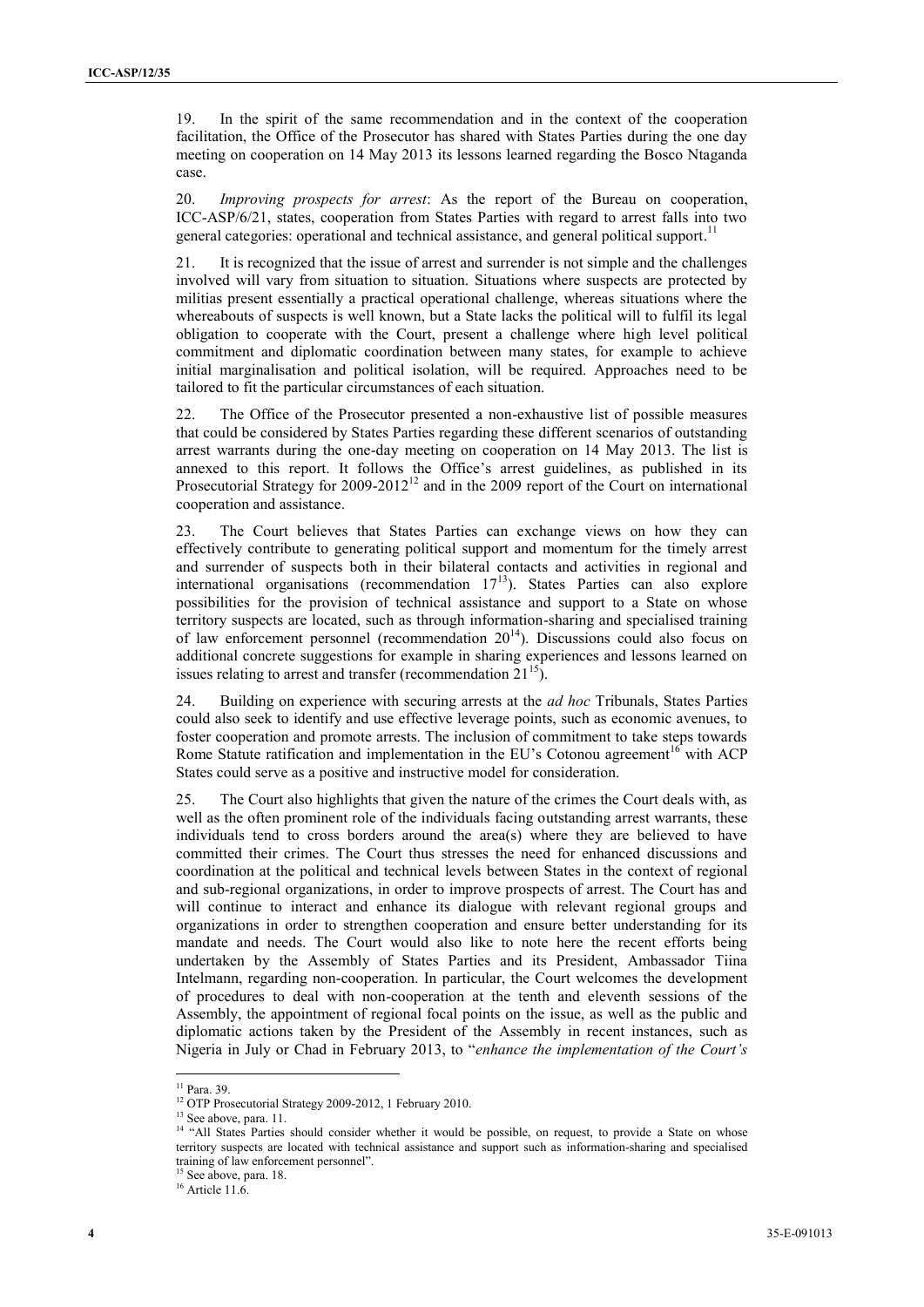*decisions*". <sup>17</sup> The Court has, and will continue to, provide timely information to the President of the Assembly regarding potential and averred instances of non-cooperation.

26. Opportunities for improving chances of arrests also exist through action by States in the United Nations context, in particular through the activities of the Security Council; this will be developed further in the Court's report on its relation with the UN, which will also be presented to the twelfth session of the Assembly.

#### **B. Voluntary agreements**

27. Issues that fall under voluntary cooperation such as the conclusion of relocation agreements can be critical for the proper functioning of the Court. Recommendation 5 notes "*States Parties should further consider ways in which support can be given to States who are willing but lack the capacity to enter into witness relocation agreements and sentences enforcement agreements, inter alia through good governance, rule of law and judicial reform programmes, or other forms of cooperation*". It would be helpful for the Court if States could provide information on how they may have supported each other in this regard.

28. The signature of framework agreements presents several advantages. Framework agreements provide legal certainty to States with respect to the obligations and entitlements of the Court. They are cost effective as the requests can be facilitated at a more operational level following a pre-agreed format. Conversely, *ad hoc* requests for cooperation are time consuming and therefore have an impact on the length of the proceedings. In addition, it is the Court's experience that the implementation rate for *ad hoc* requests for cooperation regarding urgent relocation of witnesses is very low.

29. The support of States for the signature of agreements on interim release and release of persons is essential to ensure that the rights enshrined in the Statute are fully respected. The signature of such agreements would be a clear sign by States that they want a Court that is impartial and respectful of the right of the defence.

30. *The critical need for witness protection related agreements:* Both the OTP and the defence depend heavily on witnesses in the course of their investigations and for building their case. The Court works in difficult environments, either in post conflict situations or where conflicts still exist. In this context, the ability for the Court to be able to protect its witnesses is vital. The Court has concluded relocation agreements with 13 States Parties, including three in 2013, with African States. Two agreements were signed in Nuremberg during the seminars for fostering the cooperation with the Court (see para 9). The Court is grateful for the commitment of these three additional States but must stress that this is not sufficient for the Court to be able to fulfil its mandate. As stressed already by Vice President Monageng last year during a side event to the Assembly of States Parties on the protection of witnesses, the shortage of relocation agreements has an impact on the proceedings and on the wellbeing of witnesses.

31. In this regard, the Assembly of States Parties, in its last resolution on cooperation (resolution ICC-ASP/11/Res.5), encouraged all States Parties to consider entering into relocation agreements or arrangements with the Court. The Court has made extensive efforts to facilitate the signature of such agreements. The relocation agreements are extremely flexible as witnesses are accepted on a case-by-case basis. Delays in processing specific requests by States that have signed relocation agreements hamper the Court's ability to address urgent demands for relocation, thus putting witnesses at continued risk. There are also possibilities for the relocation to be economically neutral with the use of the Special Fund for Relocations. Finally, a State willing to accept relocated witnesses does not need to have a witness protection programme in place, but can benefit from capacity building projects thanks to the Court's developing partnerships with rule of law agencies.

32. The Court was most grateful for the initiative of the Embassy of Norway for organising a seminar on the protection of witnesses in Dakar on 25-26 June 2013 for French speaking African States with the support of the Netherlands and Estonia. The seminar was also an opportunity for capacity building at the national and regional level, exchange of technical information and network building, thus contributing in

<sup>&</sup>lt;sup>17</sup> Assembly procedures relating to non-cooperation, ICC-ASP/10/Res.5, annex.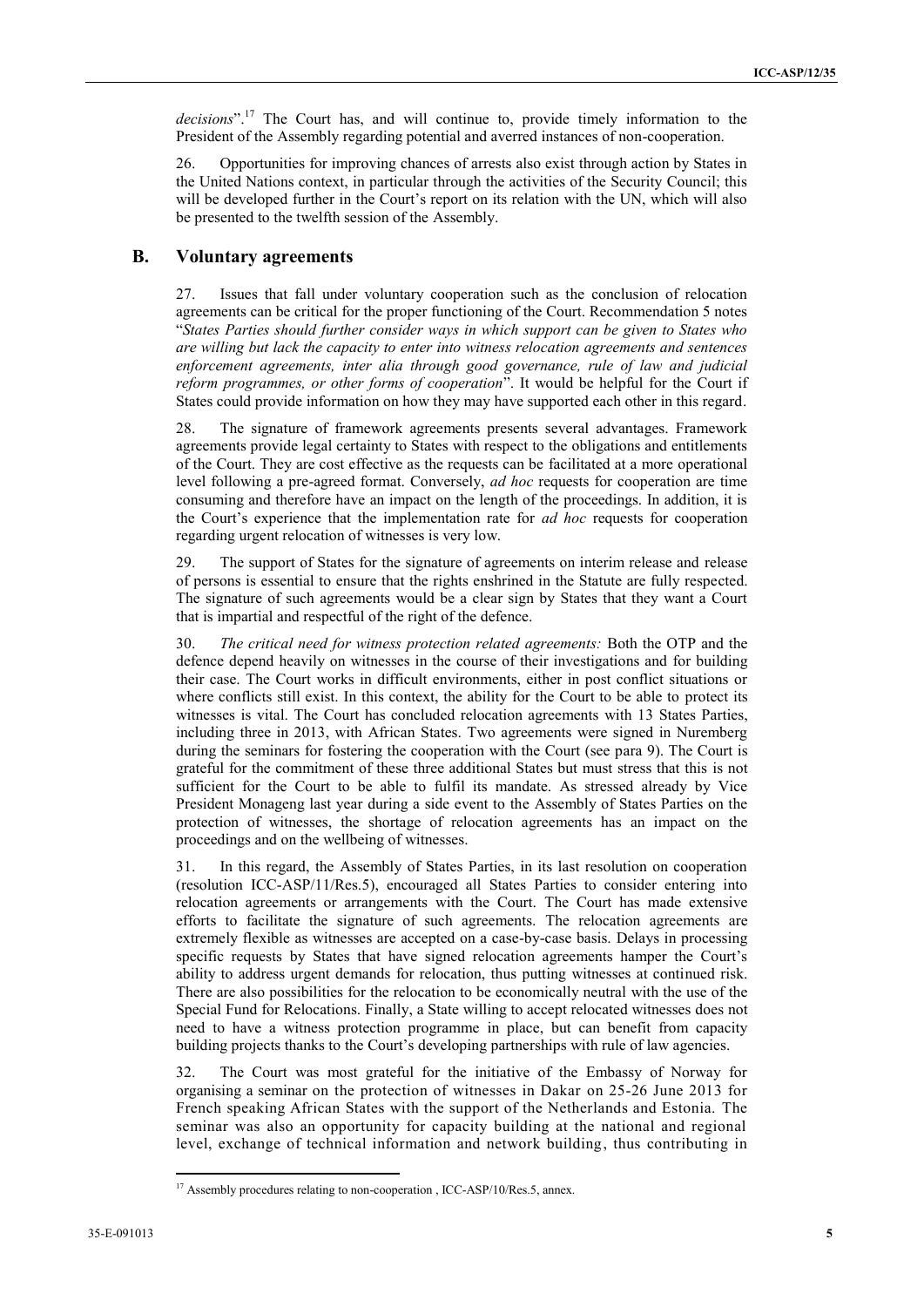the mid and long term to supporting the work of the Court in the spirit of complementarity. The Court is looking forward to the second seminar planned for October 2013 for English speaking countries, and hopes this will generate new possibilities of further cooperation with the Court on this crucial matter.

33. *States Parties need to share responsibility for enforcement of sentences*: Pursuant to article 103, the Court relies on the cooperation of States for the enforcement of sentences of imprisonment imposed by the Court.

34. Since the Court's establishment, the Presidency – as the organ responsible for enforcement issues – has actively pursued the conclusion of framework agreements on the enforcement of sentences with States Parties. The purpose of the agreements is to provide a clear framework and a common understanding of procedural as well as substantive issues by grouping together all relevant provisions that are located, in a disparate manner, in the Statute and the Rules of Procedure and Evidence. These address the issues that might arise in case of possible future enforcement of sentences in the prison facilities of the State Party in question. It should be noted that the agreements do not create an obligation for the State Party to accept the enforcement of any specific sentence in the future; in other words, a State Party that enters into a framework agreement with the Court retains the right to refuse the enforcement of any individual sentence imposed by the Court.

35. As of September 2013, eight States Parties have concluded agreements on the enforcement of sentences with the Court. Five of these States are WEOG (Austria, United Kingdom, Belgium, Denmark, Finland), one is from Eastern Europe (Serbia), one is from Africa (Mali) and one is GRULAC (Colombia; agreement not yet in force).

The present number of agreements on the enforcement of sentences is clearly not sufficient. The Court will soon start facing actual situations in which a State of enforcement has to be identified that is willing to accept individual persons convicted by final judgement of the Court and the experience of other international courts shows that for each actual sentence, a large number of potential enforcement countries should be available, to allow the Court to identify a suitable State of enforcement that is willing to accept the convicted person. In so doing, the Statute provides that the Court shall take into account the views and nationality of the sentenced person and other factors regarding the circumstances of the crime or the person sentenced.

It is of particular concern that a very limited number of States Parties outside of Western Europe have expressed willingness to accept convicted persons into their prisons, which would leave the Presidency with minimal choice in terms of geographical considerations for instance in relation to the cultural or family ties of the convicted person. The Rome Statute makes explicit reference to the "principle that States Parties should share the responsibility for enforcing sentences of imprisonment, in accordance with principles of equitable distribution". It is also in this light that the Court urges more States Parties, particularly from regional groups other than WEOG, to join the eight States that have concluded agreements on the enforcement of sentences.

While a large number of States have in communication with the Presidency expressed their willingness in principle to consider the acceptance of convicted persons, practice has shown that there is a long way to go from such statements to the actual conclusion of an agreement on the enforcement of sentences. Accordingly, the Court invites all States Parties to launch active, concrete steps toward the conclusion of enforcement agreements. Furthermore, in the spirit of the Review Conference resolution on Strengthening the enforcement of sentences,<sup>18</sup> the Court urges States Parties to promote international cooperation, such as sharing experiences or providing technical or other assistance, to enable more States to enter into enforcement agreements with the Court. The Presidency of the Court stands available to provide a model agreement to interested States and to discuss practical steps forward.

39. *Interim release*: A model agreement was distributed to States in the context of The Hague Working Group facilitation on cooperation in May 2011, and an adjusted version taking into account comments made by States was circulated again in 2012. The Court is currently negotiating the terms and conditions of the model agreement with one

<sup>&</sup>lt;sup>18</sup> Resolution RC/Res.3.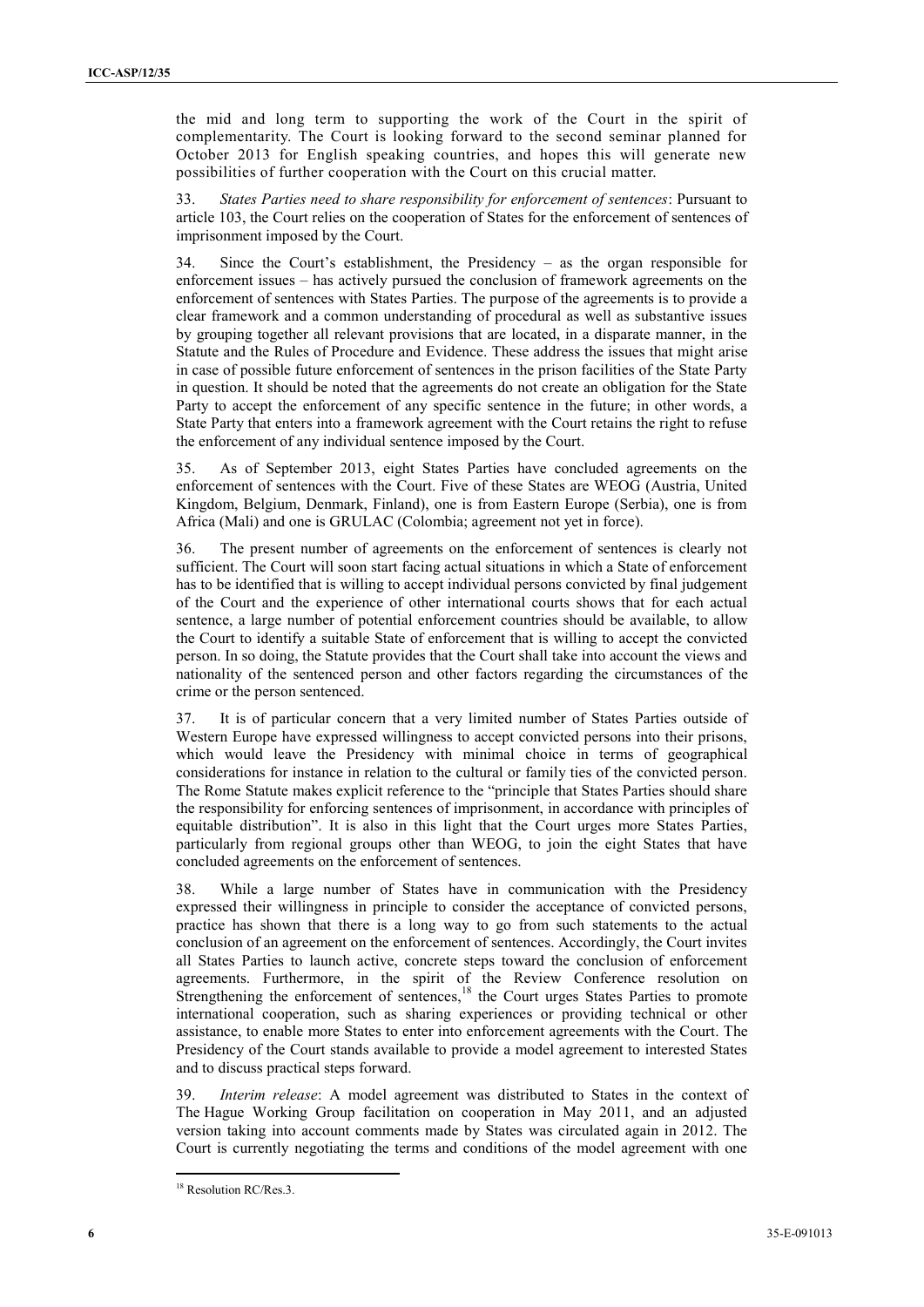State, Belgium. Other States have been approached on an *ad hoc* basis in the context of the judicial proceedings. The Court encourages States to consider entering into this type of agreement, which would facilitate the smooth and diligent implementation of the decision of a Chamber to grant a person's request for interim release.

40. *Agreement in case of release of persons (acquittal, non-confirmation of charges, etc.)*: The Court has been holding consultations with specific States in order to find ad hoc solutions in concrete cases. In order to facilitate such discussions, a model agreement was distributed in September 2013 within The Hague Working Group facilitation on cooperation for consideration by the States Parties. The possibility for the Court to relocate released persons in the event that they cannot return to their State of residence is critical, as the absence of such agreements would mean that these persons would remain detained despite having been acquitted or needed to be released for a different reason by the Court. The signature of such agreements would also help the Court avoid ending up in the same situation as the ICTR, which continues to face a very serious challenge in this respect since it has not been able to identify States willing to accept acquitted persons, some of them found not guilty several years ago.

### **C. Agreement on Privileges and Immunities of the Court ("APIC")**

41. The resolution of the Assembly on cooperation of 21 November 2012 calls upon States Parties and non-States Parties that have not yet done so "to become parties to the Agreement on Privileges and Immunities of the International Criminal Court as a matter of priority and to incorporate it in their national legislation, as appropriate".<sup>19</sup>

42. The Court echoes this call and strongly urges all States Parties to become parties to the APIC in order to facilitate the efficient functioning of the Court and to increase legal clarity in their national setting.

43. All States Parties to the Rome Statute are under an obligation stemming from article 48 of the Rome Statute to "respect such privileges and immunities of the Court as are necessary for the fulfilment of its purposes". Paragraphs 2-4 of article 48 furthermore provide for the privileges and immunities of specific categories of Court officials and other persons.

44. However, the general nature of article 48 may give rise to differing interpretations of the exact scope of the Court's privileges and immunities in concrete situations. This may be problematic for the Court as well as for the States concerned. Indeed, the Court faces various challenges in the context of its operations relating to the interpretation or application of the relevant legal provisions, or the absence of necessary privileges and immunities.

45. APIC increases legal clarity and security by specifying in detail the scope of the Court's privileges and immunities. By acceding to or ratifying APIC, States can ensure consistent and unambiguous application of the Court's privileges and immunities on their territory.

46. Consequently, all States Parties are strongly urged to ratify or accede to APIC for their own as well as the Court's benefit.

47. States are also encouraged to implement the provisions relating to the Court's privileges and immunities in their national legislation, and to take active steps to ensure that the relevant national authorities are aware of the Court's privileges and immunities and their practical implications.

48. States Parties experiencing difficulties in the ratification or implementation of APIC are encouraged to seek assistance with a view to overcoming such difficulties. States and regional or international organisations are encouraged to continue providing such assistance.

 $\overline{a}$ <sup>19</sup> Para. 8, annex I. ICC-ASP/11/28.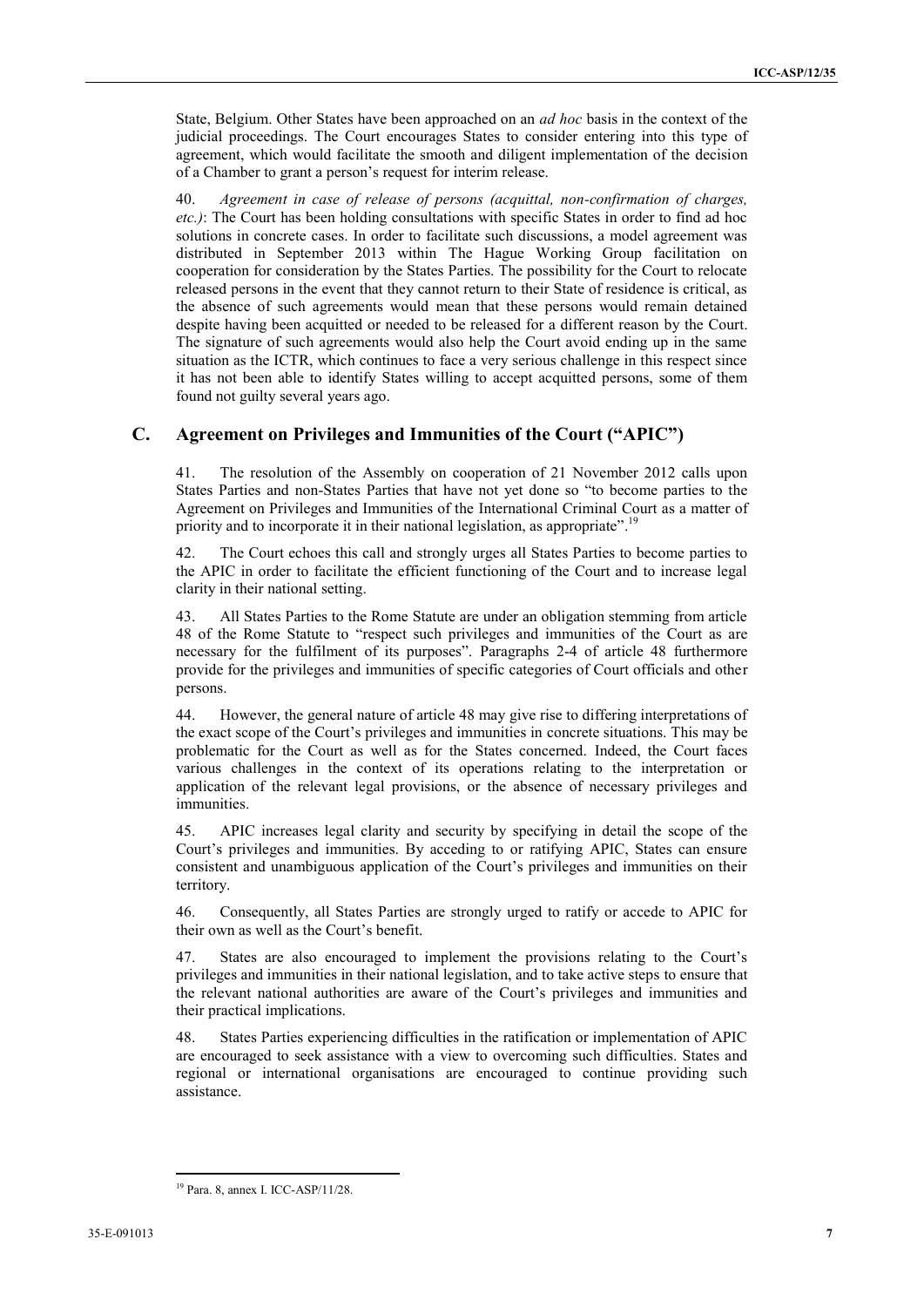49. As of 22 April 2013, 72 States have become party to the APIC, including one State not party to the Rome Statute (Ukraine). Accordingly, 51 States Parties to the Rome Statute are yet to become party to APIC.

50. The Court circulated a discussion paper on the issue of privileges and immunities to States Parties ahead of the One Day meeting on cooperation of 14 May 2013, suggesting possible actions by States to address the above matters, including a call on the Assembly to increase attention on the importance of APIC and create momentum for all States Parties to join the treaty.

#### **D. Supporting, protecting and enhancing the Rome Statute system and its intrinsic cooperation needs, at the regional and international levels**

51. *Diplomatic and public support and its link to cooperation and the efficiency of the Court*: As emphasized in the 2010-2011 Court's report on cooperation, "*public and diplomatic support remains a priority for the Court and for galvanizing arrest efforts*". This was further recognized by the Assembly in paragraph 11 of resolution ICC-ASP/11/Res.5 of 21 November 2012. <sup>20</sup> Recommendation 11 also states "*States Parties should whenever possible express support for the Court and promote its general and situation-specific activities in their bilateral contacts*".

52. The Court sees the importance of these activities as not only contributing to a better understanding and the strengthening of the Rome Statute system of international criminal justice, but also and more critically as a tool to protect and enhance cooperation with the Court. Indeed, the Court brings to the attention of States that a shift has started to emerge in recent months, where lack of strong and consistent public and diplomatic support to the Court has contributed to the development of a trend where technical cooperation requests are not being addressed by the relevant stakeholders, as they deem that cooperation with the Court would impact negatively on their national, regional or international affairs. In addition, given recent trends in discussion, the Court would like to reiterate that the discussions pertaining to the obligations of cooperation of States Parties can only be based on legal considerations. Article 127 of the Rome Statute foresees that a withdrawal from the Statute can only take effect one year after the Secretary General of the UN receives written notification from the State that wishes to withdraw. This withdrawal shall not affect any cooperation with the Court in connection with criminal investigations and proceedings which were commenced prior to the date on which the withdrawal became effective.

53. As the Court operates today in highly sensitive and complex situations, where many interests are at play, it believes it is crucial, for its legitimacy, but also for its efficiency in carrying out its judicial and prosecutorial activities, to create a framework of public and diplomatic support for the Court and the Rome Statute system, strong enough to ensure that States Parties that are under a legal obligation to cooperate with the Court, but that face challenges in doing so because of political, economic, security or capacity-related matters, do not have to carry alone the pressure that could result from these situations.

54. As in the past, the Court has continued to encourage the mainstreaming, coordination and integration of Court issues between States Parties in the bilateral contacts, as well as in their capacity as members of regional and international organizations.

55. *Mainstreaming the Court in States Parties' bilateral, regional and international activities*: As highlighted in the 2010-2011 report of the Court on cooperation, "*the Court […] encourages States to continue the practice of publicly supporting and promoting the work of the Court in bilateral and multilateral contacts, such as in statements during the general debate of the UN General Assembly, during UN Security Council debates on situations, conflict resolution, human rights and the rule of law, or in bilateral contacts by reminding relevant States of their duty to cooperate, in particular when it concerns arrest and surrender*".

<sup>&</sup>lt;sup>20</sup> "Emphasizes the importance of States Parties enhancing and mainstreaming diplomatic, political and other forms of support for, as well as promoting greater awareness and understanding of the activities of the Court at the international level, and encourages States Parties to use their capacity as members of international and regional organizations to that end".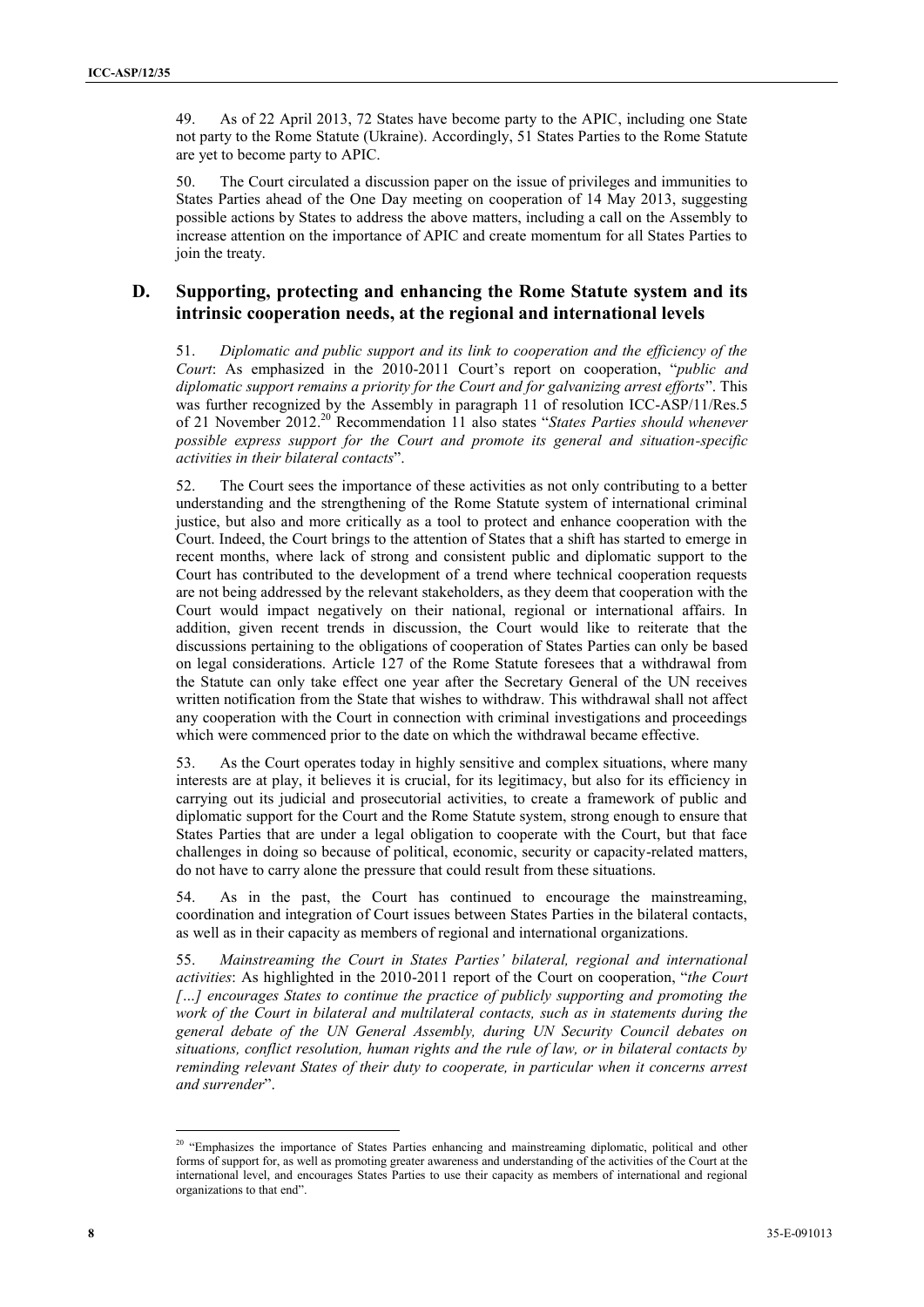56. Recommendations 11, 48 and 66 are especially relevant in this regard, as they call on States Parties to "*whenever possible express support for the Court and promote its general and situation-specific activities in their bilateral contacts*", "*remind States of their duty to cooperate and request in their statements that States fulfil their obligations to cooperate, in particular when it concerns arrest and surrender*", and call on States to "*endeavour to generate political support for maximum cooperation from relevant actors in relation to specific investigations and trials as well as consider the scope for promoting and implementing further measures in this regard*." The Court is appreciative to States Parties that have taken these efforts forward, and will continue to share information in a timely manner with States in order to maximize these efforts.

57. The Court believes regional and international organizations are important fora for States Parties to discuss and align support to and cooperation with the Court. Recommendation 61 notes that "*States Parties should through their membership of international and regional organisations work to promote the mainstreaming of Court issues, horizontally and vertically within the organisations*". This is also supported by para. 12 of the 2012 Assembly resolution on cooperation, which "*encourages States Parties to explore possibilities for facilitating further cooperation and communication between the Court and international and regional organizations, including by securing adequate and clear mandates when the United Nations Security Council refers situations to the Court,*  ensuring support and cooperation to follow up such referrals, as well as taking into *account the Court's mandate in the context of other areas of work of the Security Council, including the drafting of Security Council resolutions on sanctions and relevant thematic debates and resolutions*".

58. As reported in paragraphs 113 to 116 of the 2012-2013 Court's Annual Report to the UN General Assembly,<sup>21</sup> the Court has continued to regularly brief regional organizations about its work, either in the context of working groups within certain regional organisations tasked with issues relating to the Court (like the COJUR-ICC for the European Union or the OAS working group in the Court), or through regular interaction at the senior and working levels. In this sense, it is worth noting as well recommendation 64, which holds that "*States Parties should consider, where appropriate, to propose and support the establishment of working groups within regional organisations tasked with issues relating to the Court. Inspiration can be drawn from the working groups of the Organization of American States and the European Union*", and recommendation 65, which indicates that "*States Parties should promote regional seminars and workshops within their respective organisations with a view to raise awareness of the Court and to share experiences on various aspects of cooperation*". In this context, the Court regrets the missed opportunity to hold a third ICC-AU technical seminar in Addis Ababa this year, as it would have been a chance to increase the dialogue between the two organizations and to clarify any misunderstandings. The Court avails itself to hold such meeting at the earliest opportunity.

59. The Court emphasizes the important role played by States Parties in these regional and international organizations in initiating and supporting joint statements, positions, declarations and resolutions promoting the Court and its general and situational activities (recommendation  $62^{22}$ ), as these will contribute to strengthening the legitimacy of the Court, and encourage all relevant actors to provide the necessary cooperation to the Court.

60. Interaction between the Court and the United Nations will be dealt with separately in another Report the Court is preparing for the twelfth session of the Assembly. It will include in particular information regarding the importance of mainstreaming Court issues within the UN Security Council discussions, as was already mentioned in para 12 of the 2012 resolution of the Assembly on cooperation, and in line with recommendation  $51<sup>23</sup>$ Recent positive examples include the Presidential Statement on the protection of civilians

 $21$  UN document A/68/314.

<sup>&</sup>lt;sup>22</sup> "States Parties should, where appropriate, initiate and support joint statements, positions, declarations and resolutions to be issued through regional and international organisations promoting the Court and its general and situational activities".

<sup>&</sup>lt;sup>23</sup> "States Parties that are members of the Security Council should ensure that the Court's interests, needs for assistance and mandate are taken into account when relevant matters, such as sanctions, peacekeeping mandates, Security Council missions and peace initiatives are being discussed and decided on, while respecting the independence of both".